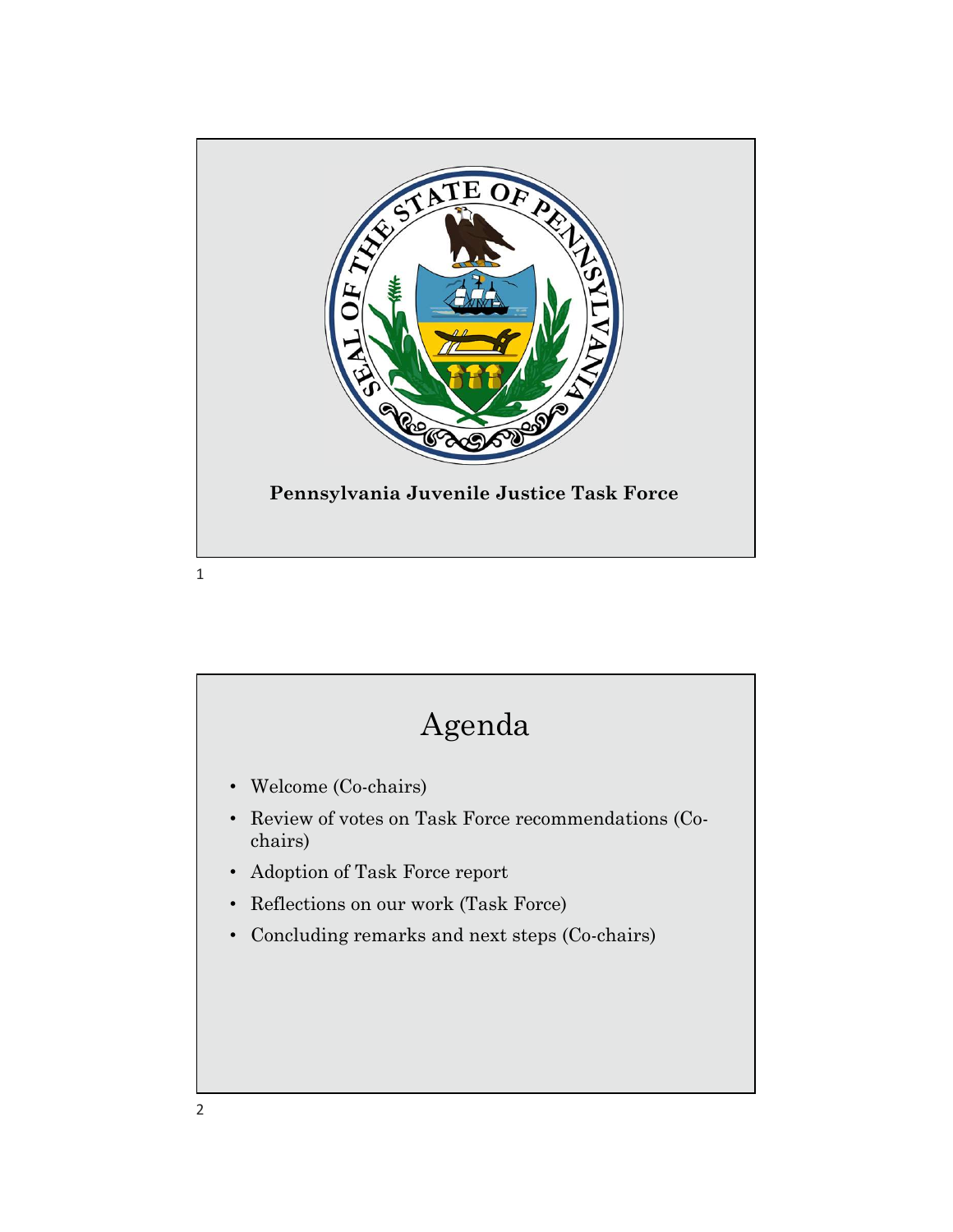## Summary of Recommendations Voting

- 10 recommendations received unanimous support from every voting member
- 20 recommendations received consensus support (at least two-thirds of voting members)
- 3 recommendations received support from a majority of voting members

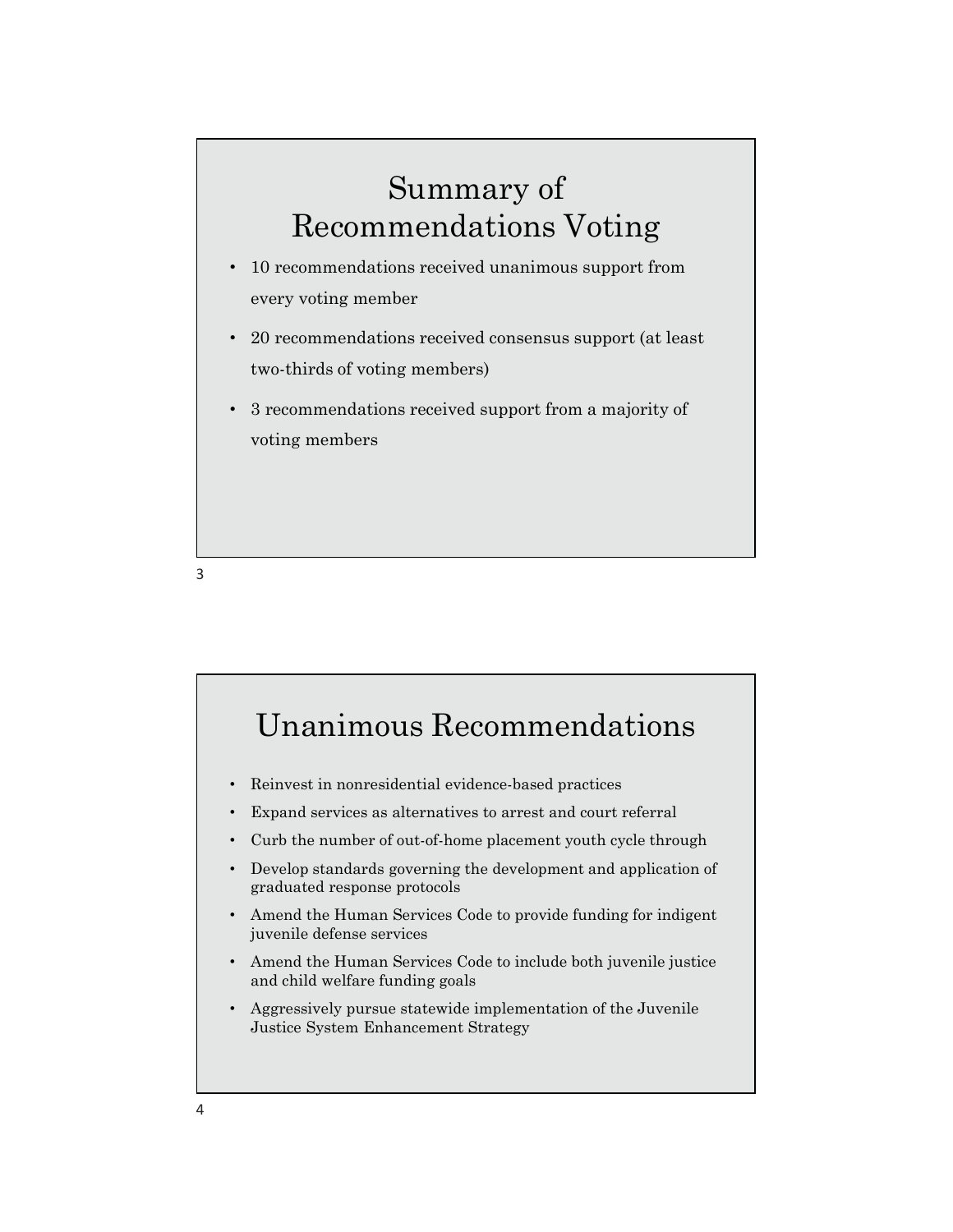## Unanimous Recommendations (continued)

- Track performance measurement data and report publicly to determine if the recommendations are working and whether further changes may be needed
- Conduct an inventory of gaps in programs and services for reducing delinquency
- Consider reassigning or repurposing skilled juvenile justice staff as the juvenile justice system shifts toward community-based services
- Provide that youth working while in court-ordered placement be paid not less than the Pennsylvania minimum wage.

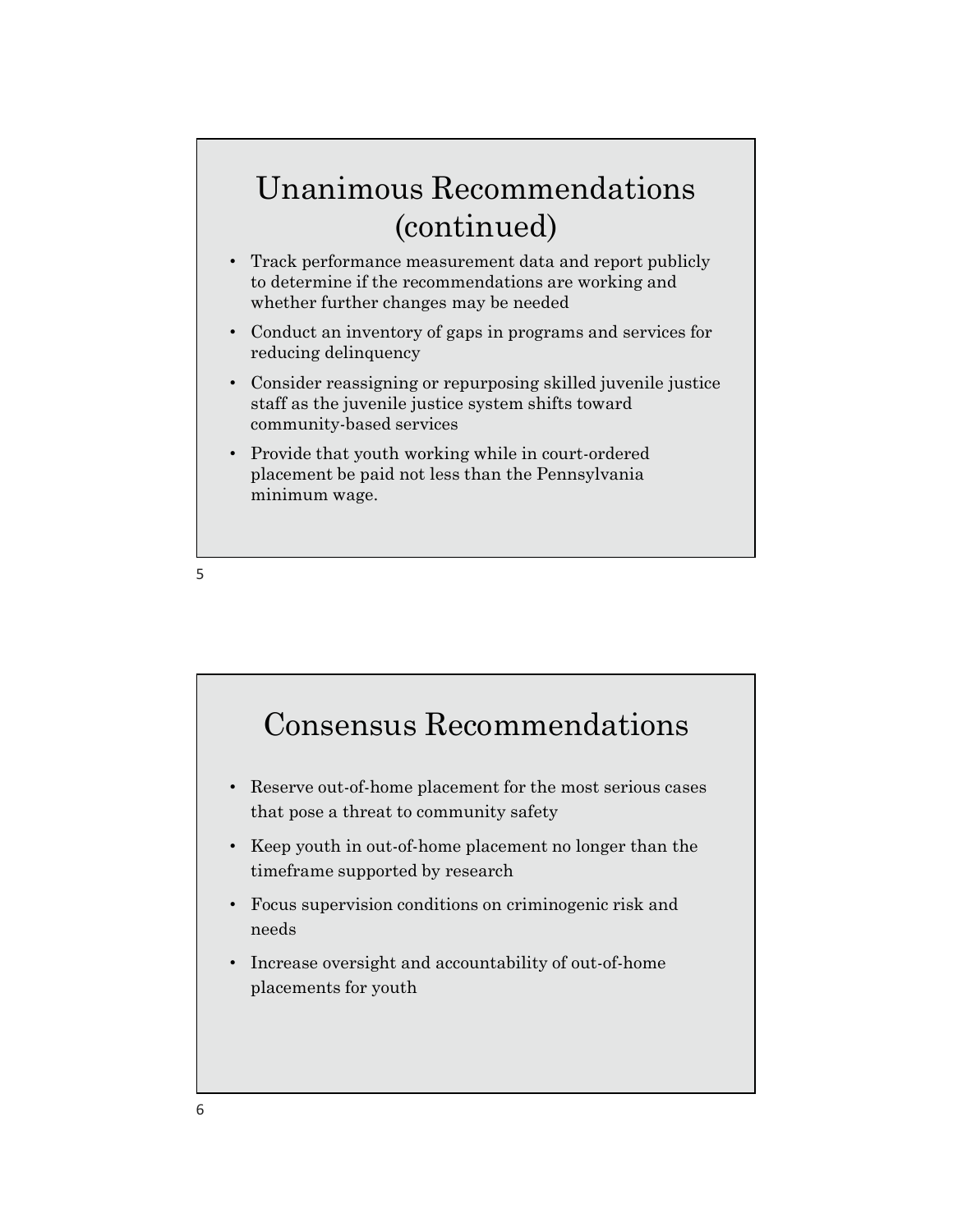## Consensus Recommendations (Continued)

- Prohibit written allegations in juvenile court from contempt for failure to comply in Magisterial District Court
- Raise the minimum age of juvenile court jurisdiction
- Narrow the criteria for trying youth as adults

7

# • Eliminate the use of fines and most fees/costs • Create a standardized statewide expungement process • Create a permanent Office of the Child Advocate • Amend restitution policies • Authorize the use of accreditation of residential facilities by independent accreditation agencies • Pass legislation to prohibit harmful practices in facilities Consensus Recommendations (continued)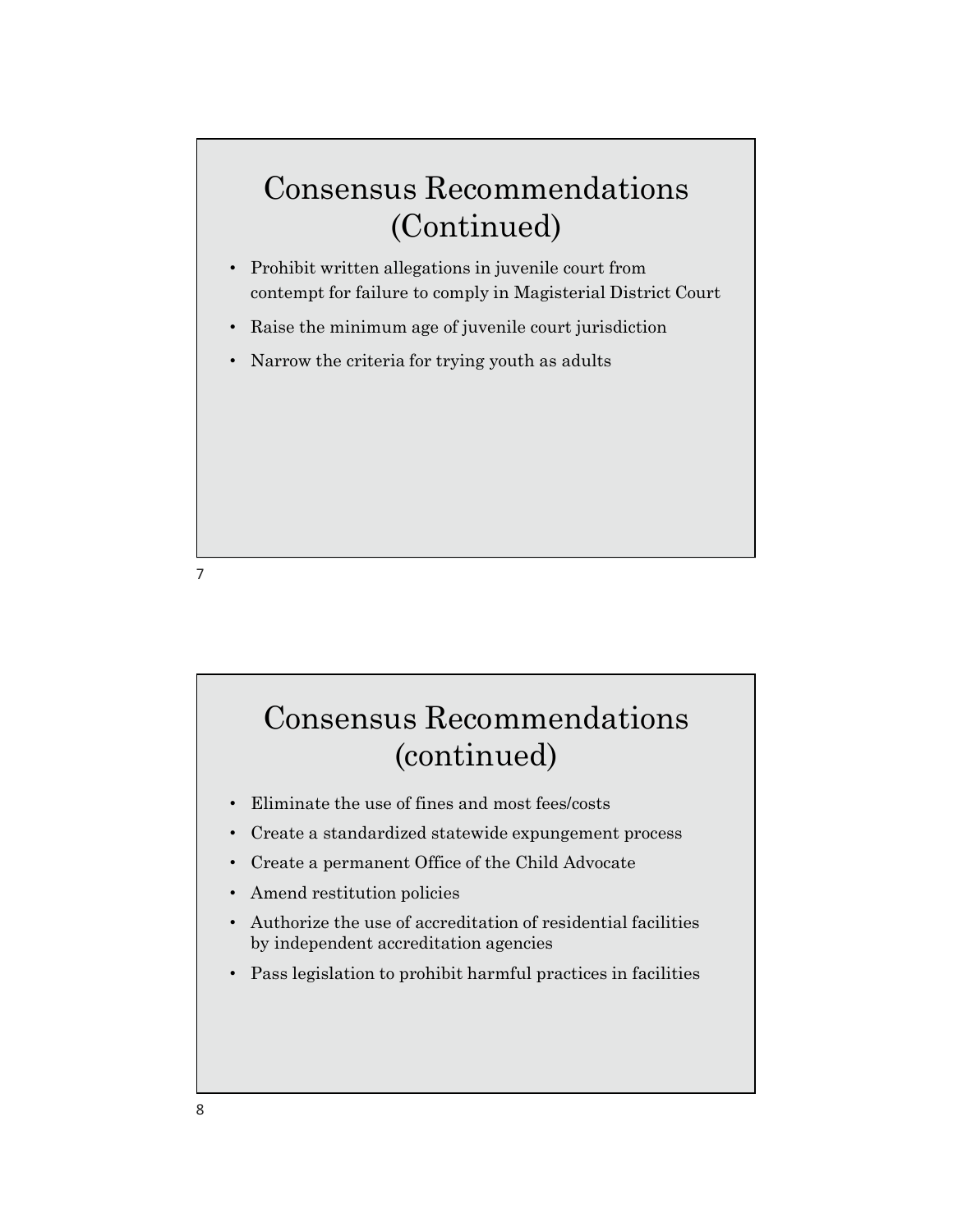#### Consensus Recommendations (continued)

- Establish a statewide youth and family advisory group and support county-level advisory groups
- Make prevention, independent living, and other child welfare services available to youth in the juvenile justice system
- Do not send youth to out-of-state placements, except to those located to neighboring states, and return youth currently residing in out-of-state placements

9

## • Require racial impact statements and create a racial equity task force • Ensure school stability for youth in the juvenile justice system • Ensure youth and families know their rights and how to assert them • Expand PCCD's Juvenile Justice and Delinquency Prevention Committee membership and have it provide oversight of this Task Force's recommendations Consensus Recommendations (continued)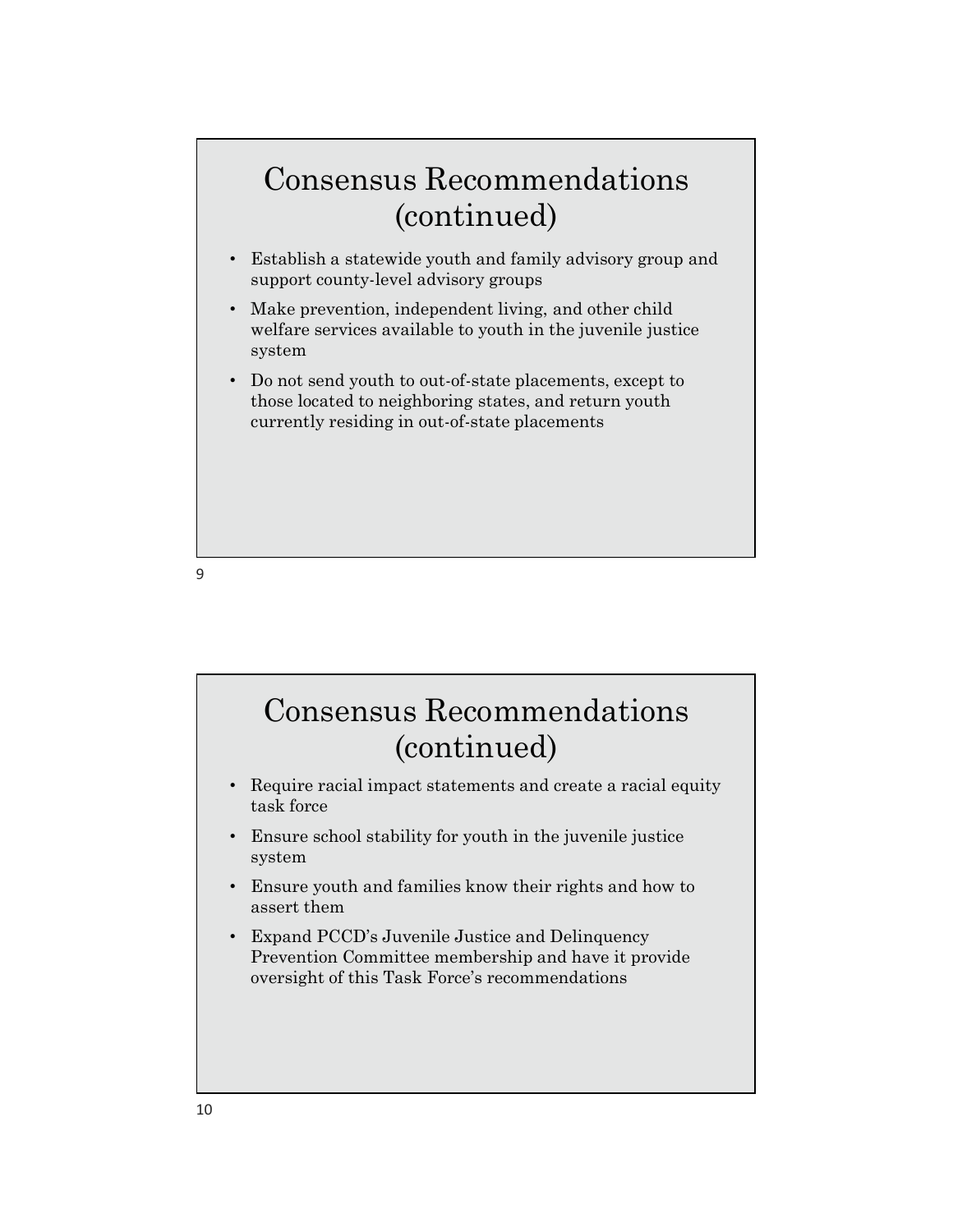

- Expand and standardize school-based diversion
- Expand and standardize informal adjustment and other pre-petition diversion and tailor criteria for post-petition diversion
- Focus the use of pre-adjudication detention